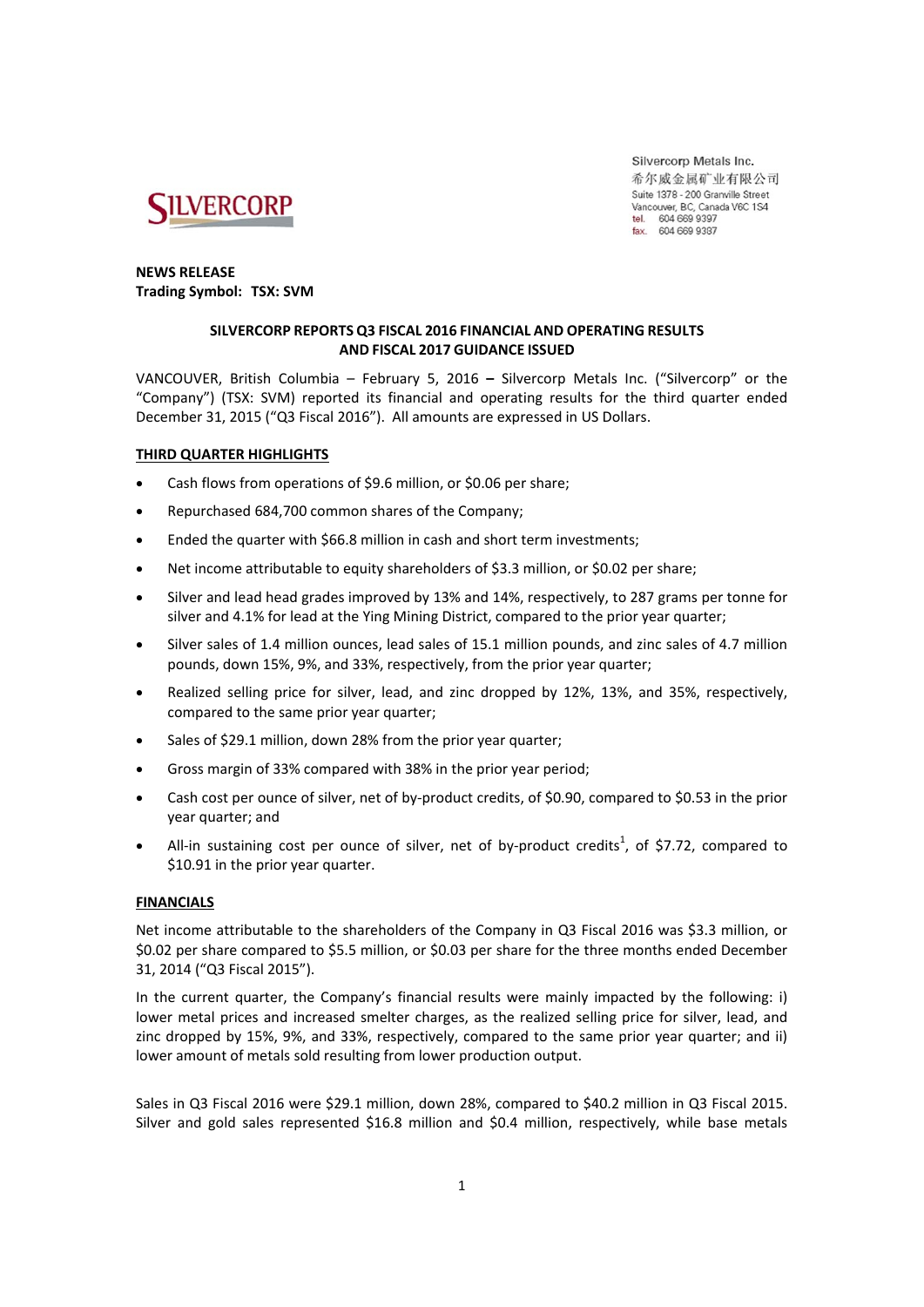represented \$11.9 million of total sales in this quarter compared to silver, gold and base metals of \$22.4 million, \$0.7 million, and \$17.1 million, respectively, in Q3 Fiscal 2015.

Cost of sales in Q3 Fiscal 2016 was \$19.5 million compared to \$24.8 million in Q3 Fiscal 2015. The cost of sales included \$13.6 million (Q3 Fiscal 2015 ‐ \$18.7 million) cash costs and \$6.0 million (Q3 Fiscal 2015 ‐ \$6.1 million) depreciation, amortization and depletion charges. The decrease in cost of sales is mainly due to a lower amount of metals sold in the quarter, offset by the increase in the per tonne non cash mining costs.

Gross profit margin in Q3 Fiscal 2016 was 33% compared to 38% in Q3 Fiscal 2015. For the nine months ended December 31, 2015, gross profit was 34% compared to 46% in the same prior year period. The decrease in gross profit margin is mainly due to the decline of metal prices, increases in smelter charges, and increased per tonne production costs. This has been partially offset by the increase in head grades.

Cash flows provided by operating activities were \$9.6 million or \$0.06 per share in Q3 Fiscal 2016 compared to \$15.4 million or \$0.09 per share in Q3 Fiscal 2015.

### **OPERATIONS AND DEVELOPMENT**

In Q3 Fiscal 2016, the Company sold 1.4 million ounces of silver, 15.1 million pounds of lead, and 4.7 million pounds of zinc, compared to 1.7 million ounces of silver, 16.7 million pounds of lead, and 7.0 million pounds of zinc, respectively, in Q3 Fiscal 2015. The decrease of metal sales is mainly due to less ore milled in the current quarter partially offset by the increase of head grade.

For the nine months ended December 31, 2015, the Company sold 4.1 million ounces of silver, 42.6 million pounds of lead, and 13.7 million pounds of zinc, compared to 4.2 million ounces of silver, 42.3 million pounds of lead, and 13.4 million pounds of zinc, respectively, in the same prior year period.

In reaction to the lower metal prices, the Company intentionally increased its inventory of concentrates. As at December 31, 2015, the Ying Mining District had 2,931 tonnes of lead concentrates and 240 tonnes of zinc concentrates in inventory, 2,631 and 90 tonnes higher, respectively, compared to 300 tonnes of lead concentrates and 150 tonnes of zinc concentrates in stock as at December 31, 2014. The estimated metals contained in concentrate inventory as at December 31, 2015 are approximately 0.3 million ounces of silver, 3.0 million pounds of lead, and 0.1 million pounds of zinc higher, respectively, compared to the metals contained in concentrate inventory as at December 31, 2014.

### **1. Ying Mining District, Henan Province, China**

In Q3 Fiscal 2016, the total ore mined at the Ying Mining District was 152,230 tonnes compared to total ore production of 175,782 tonnes in Q3 Fiscal 2015. Total ore milled in Q3 Fiscal 2016 was 151,035 tonnes compared to 187,154 tonnes of ore milled in Q3 Fiscal 2015. Silver and lead head grades improved by 13% and 14%, respectively, to 287 grams per tonne ("g/t") for silver and 4.1% for lead from 253 g/t for silver and 3.6% for lead, respectively, in Q3 Fiscal 2015. The decrease in ore mined and the increase of silver and lead head grades at the Ying Mining District were mainly due to enhanced dilution control management at all mining stopes.

In Q3 Fiscal 2016, the Ying Mining District sold 1.2 million ounces of silver, 500 ounces of gold, 12.1 million pounds of lead, and 1.2 million pounds of zinc, compared to 1.4 million ounces of silver, 900 ounces of gold, 14.2 million pounds of lead, and 2.5 million pounds of zinc in Q3 Fiscal 2015. The decrease of metal sales is mainly due to less ore milled in the current quarter partially offset by the increase of head grade.

In Q3 Fiscal 2016, the total mining costs and cash mining costs at the Ying Mining District were \$78.91 and \$55.63 per tonne, compared to \$73.28 and \$57.79 per tonne, respectively, in Q3 Fiscal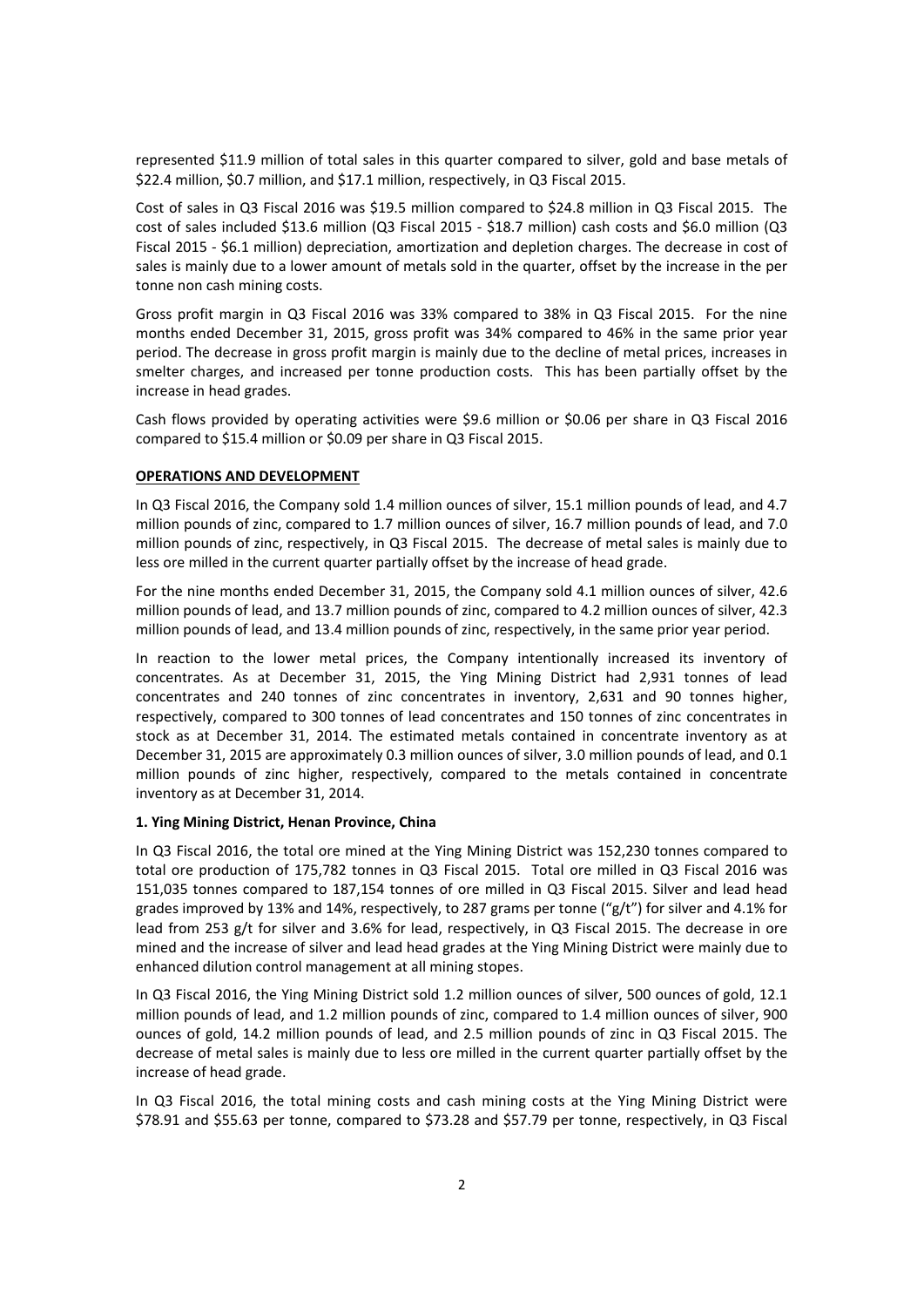2015. The decrease in cash mining costs was mainly due to improved management resulting in decrease in labour and material costs.

In Q3 Fiscal 2016, the total milling costs and cash milling costs were \$14.15 and \$11.67 per tonne, compared to \$15.77 and \$13.63 per tonne, respectively, in Q3 Fiscal 2015. The decrease in cash milling costs was mainly due to the decrease in material costs and utility costs.

All in sustaining costs and all in costs, net of by-product credits, at the Ying Mining District in Q3 2016 was \$6.62 and \$8.62 per ounce of silver compared to \$8.91 and \$10.32, respectively, in Q3 Fiscal 2015. The decrease in all in sustaining costs and all in costs was mainly due to improvement in cost and dilution control and less sustaining capital and investment capital incurred in the current quarter.

For the nine months ended December 31, 2015, the total ore mined at the Ying Mining District was 490,351 tonnes compared to 546,402 tonnes in the same prior year period. Correspondingly, total ore milled was 488,248 tonnes compared to 547,465 tonnes. Head grades were 260 g/t for silver and 3.8% for lead compared to 232 g/t for silver and 3.3% for lead, respectively.

During the same periods, the Ying Mining District sold 3.5 million ounces of silver, 2,000 ounces of gold, 35.6 million pounds of lead, and 4.0 million pounds of zinc, compared to 3.8 million ounces of silver, 2,500 ounces of gold, 38.4 million pounds of lead, and 5.7 million pounds of zinc in the prior year. The decrease of metal sales was mainly due to the Company intentionally increasing its inventory of concentrates in reaction to lower metal prices.

For the nine months ended December 31, 2015, the total mining costs and cash mining costs at the Ying Mining District were \$80.15 and \$58.25 per tonne, compared to \$62.10 and \$49.24 per tonne, respectively, in the same prior year period. The increase in cash mining costs per tonne was mainly due to: i) a \$1.5 million or \$3.1 per tonne increase arising from the mining contractor changeover interruption; ii) a \$3.2 million or \$8.2 per tonne increase in mining preparation costs as approximately 60,435 metre ("m") of underground diamond drilling and 16,460 m of preparation tunnelling were conducted in the current period; and iii) lower production output resulting in a higher per unit fixed costs allocation offset by \$1.2 million, or \$1.63 per tonne reduction in labour costs.

All in sustaining costs and all in costs, net of by‐product credits, at the Ying Mining District for the nine months ended December 31, 2015 was \$8.52 and \$10.08 per ounce of silver compared to \$8.62 and \$15.00, respectively, in same prior year period.

In Q3 Fiscal 2016, in addition to approximately 21,223 m of underground diamond drilling and 4,231 m of preparation tunnelling, which were expensed and included in the mining preparation costs, Ying Mining District completed and capitalized approximately 13,893 m of horizontal tunnels, raises and declines. Total exploration and development expenditures capitalized for the Ying Mining District were \$4.6 million compared to \$8.8 million in Q3 Fiscal 2015.

For the nine months ended December 31, 2015, in addition to approximately 60,435 m of underground diamond drilling and 16,460 m of preparation tunnelling, which were expensed and included in the mining preparation costs, Ying Mining District completed and capitalized approximately 49,452 m of horizontal tunnel, raises, and declines. Total exploration and development expenditures capitalized for the Ying Mining District were \$16.4 million in the nine months ended December 31, 2015 compared to \$25.9 million in the same prior year period. In addition, total expenditures capitalized as plant and equipment were \$6.7 million, including \$4.9 million expenditures to construct a transportation tunnel and haul road, in the current period.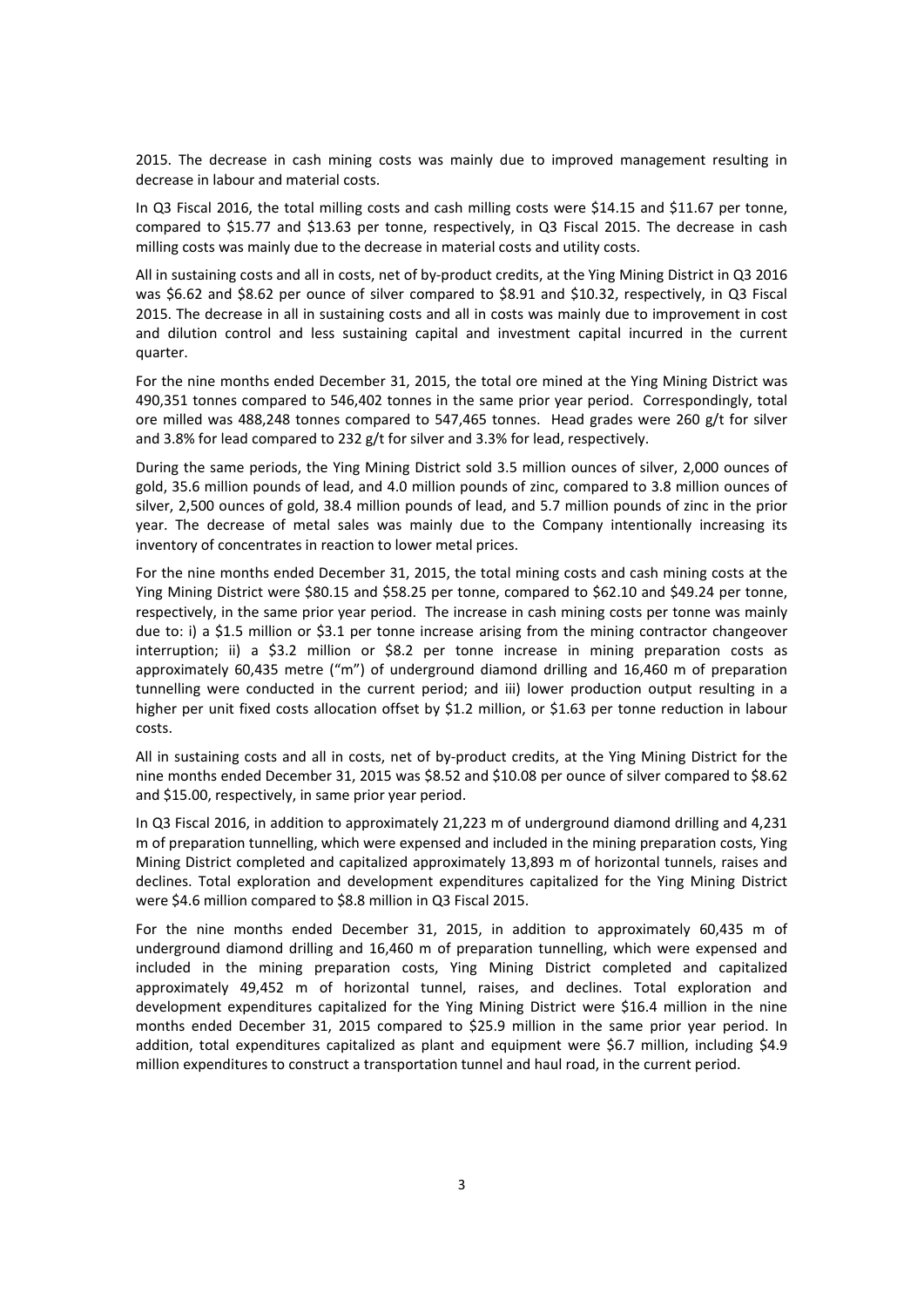The operational results at the Ying Mining District for the past five quarters are summarized in the table below:

| <b>Operational results - Ying Mining District</b> |           |           |           |           |           |
|---------------------------------------------------|-----------|-----------|-----------|-----------|-----------|
|                                                   | Q3 2016   | Q2 2016   | Q1 2016   | Q4 2015   | Q3 2015   |
|                                                   | 31-Dec-15 | 30-Sep-15 | 30-Jun-15 | 31-Mar-15 | 31-Dec-14 |
| Ore Mined (tonne)                                 | 152,230   | 171,014   | 167,107   | 112,327   | 175,782   |
| Ore Milled (tonne)                                | 151,035   | 176,936   | 160,277   | 99,478    | 187,154   |
| <b>Head Grades</b>                                |           |           |           |           |           |
| Silver (gram/tonne)                               | 287       | 246       | 250       | 268       | 253       |
| Lead $(%)$                                        | 4.1       | 3.8       | 3.6       | 3.7       | 3.6       |
| Zinc $(%)$                                        | 0.8       | 0.7       | 0.8       | 0.8       | 1.0       |
| <b>Recovery Rates</b>                             |           |           |           |           |           |
| Silver (%)                                        | 95.4      | 94.8      | 94.7      | 94.8      | 94.7      |
| Lead $(%)$                                        | 96.6      | 95.0      | 94.9      | 95.3      | 95.9      |
| Zinc $(%)$                                        | 50.2      | 55.1      | 53.5      | 52.4      | 66.8      |
| Metal Sales                                       |           |           |           |           |           |
| Silver (in thousands of ounce)                    | 1,216     | 1,132     | 1,190     | 822       | 1,421     |
| Gold (in thousands of ounce)                      | 0.5       | 0.7       | 0.9       | 0.6       | 0.9       |
| Lead (in thousands of pound)                      | 12,107    | 11,529    | 12,454    | 8,312     | 14,168    |
| Zinc (in thousands of pound)                      | 1,168     | 1,459     | 1,529     | 875       | 2,531     |
| Cash mining cost $(S$ per tonne)                  | 55.63     | 62.15     | 56.65     | 53.25     | 57.79     |
| Total mining cost (\$ per tonne)                  | 78.91     | 86.29     | 75.00     | 74.84     | 73.28     |
| Cash milling cost (\$ per tonne)                  | 11.67     | 11.55     | 12.98     | 16.20     | 13.63     |
| Total milling cost (\$ per tonne)                 | 14.15     | 13.70     | 15.40     | 20.09     | 15.77     |

## **2. GC Mine, Guangdong Province, China**

Commercial production at GC mine commenced on July 1, 2014, and the trial mining operation results for the period ending June 30, 2014 have been excluded from the consolidated operation results discussed and revenue realized from metal sales during the trial period was offset against costs capitalized.

The operational results at the GC mine for the past five quarters are summarized in the table below:

| <b>Production results - GC Mine</b> | Q3 2016<br>31-Dec-15 | Q2 2016<br>30-Sep-15 | Q1 2016<br>30-Jun-15 | Q4 2015<br>31-Mar-15 | Q3 2015<br>31-Dec-14 |
|-------------------------------------|----------------------|----------------------|----------------------|----------------------|----------------------|
|                                     |                      |                      |                      |                      |                      |
| Ore Mined (tonne)                   | 71,288               | 69,546               | 66,727               | 46,111               | 87,916               |
| Ore Milled (tonne)                  | 71,593               | 68,465               | 66,679               | 46,100               | 90,287               |
| <b>Head Grades</b>                  |                      |                      |                      |                      |                      |
| Silver (gram/tonne)                 | 97                   | 107                  | 93                   | 107                  | 104                  |
| Lead $(%)$                          | 1.9                  | 1.4                  | 1.7                  | 1.2                  | 1.3                  |
| Zinc $(%)$                          | 2.6                  | 2.8                  | 2.5                  | 2.6                  | 2.6                  |
| Recovery Rates                      |                      |                      |                      |                      |                      |
| Silver (%)                          | 80.2                 | 77.0                 | 79.3                 | 76.1                 | 75.9                 |
| Lead $(%)$                          | 88.3                 | 89.5                 | 89.7                 | 84.9                 | 85.9                 |
| Zinc $(%)$                          | 81.2                 | 82.7                 | 85.1                 | 80.0                 | 80.6                 |
| <b>Metal Sales</b>                  |                      |                      |                      |                      |                      |
| Silver (in thousands of ounce)      | 210                  | 128                  | 181                  | 99                   | 251                  |
| Lead (in thousands of pound)        | 3,021                | 1,632                | 2,420                | 867                  | 2,500                |
| Zinc (in thousands of pound)        | 3,525                | 3,172                | 3,029                | 1,668                | 4,452                |
| Cash mining cost (\$ per tonne)     | 38.22                | 36.49                | 48.74                | 86.35                | 33.11                |
| Total mining cost (\$ per tonne)    | 46.52                | 44.68                | 56.83                | 132.41               | 55.16                |
| Cash milling cost (\$ per tonne)    | 15.16                | 15.81                | 15.52                | 42.70                | 15.82                |
| Total milling cost (\$ per tonne)   | 17.30                | 18.05                | 17.83                | 58.58                | 19.88                |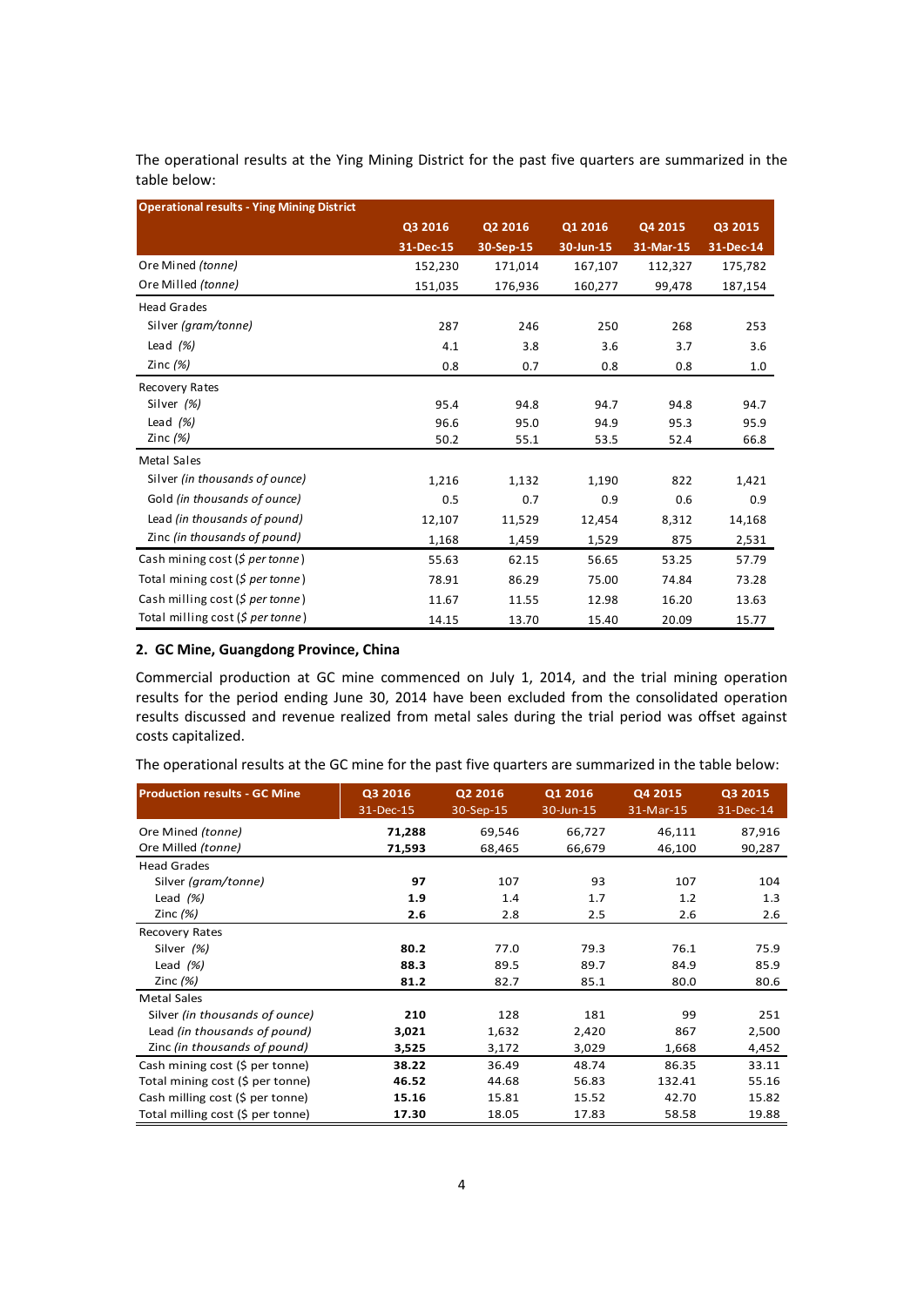Total ore mined at GC mine in Q3 Fiscal 2016 was 71,288 tonnes at a total mining cost and cash mining cost of \$46.52 and \$38.22, compared to 87,916 tonnes mined in Q3 Fiscal 2015 at a total mining cost and cash mining cost of \$55.16 and \$33.11. The increase in cash mining cost was mainly due to \$0.3 million increase in mining preparation costs and lower production output resulting in a higher per unit costs allocation.

Total ore milled at GC mine in Q3 Fiscal 2016 was 71,593 at a total milling cost and cash milling cost of \$17.30 and \$15.16, compared to 90,287 tonnes milled in Q3 Fiscal 2015 at a total milling cost and cash milling cost of \$19.88 and \$15.82.

The head grades at GC mine were 97 g/t for silver, 1.9% for lead, and 2.6% for zinc in Q3 Fiscal 2016, compared to 104g/t for silver, 1.3% for lead and 2.6% for zinc in Q3 Fiscal 2015.

Recovery rates at GC mine were 80.2% for silver, 88.3% for lead, and 81.2% for zinc in Q3 Fiscal 2016 compared to 75.9% for silver, 85.9% for lead, and 80.6% for zinc, respectively in Q3 Fiscal 2015.

In Q3 Fiscal 2016, in addition to approximately 4,202 m of underground diamond drilling and 731 m of preparation tunnelling, which were expensed and included in the mining preparation costs, the GC mine completed and capitalized approximately 3,934 m of horizontal tunnels, raises and declines. Total exploration and development expenditures capitalized at the GC mine were \$0.3 million compared to \$0.9 million in Q3 Fiscal 2015.

For the nine months ended December 31, 2015, in addition to approximately 18,500 m of underground diamond drilling and 2,693 m of preparation tunnelling, which were expensed and included in the mining preparation costs, GC mine completed and capitalized approximately 10,393 m of horizontal tunnel, raises, and declines. Total exploration and development expenditures capitalized at the GC mine were \$0.8 million in the nine months ended December 31, 2015 compared to \$3.2 million in the same prior year period.

|                             | Ore Processed | Silver              |             | Lead       | <b>Zinc</b> |                          |
|-----------------------------|---------------|---------------------|-------------|------------|-------------|--------------------------|
|                             | (tonnes)      | (g/t)               |             | (%)        | $(\%)$      |                          |
| <b>Ying Mining District</b> | 610,000       | 260                 |             | 4.1        | 0.8         |                          |
| GC Mine                     | 250,000       | 109                 |             | 1.3        | 3.0         |                          |
|                             |               |                     |             |            |             |                          |
|                             | Silver        | Leadl               | <b>Zinc</b> | Investment | Cash Cost   | AISC*                    |
|                             | (Moz)         | (Mpounds) (Mpounds) |             | (US\$M)    | (USS/t)     | (US <sup>5</sup> /oz Ag) |
| <b>Ying Mining District</b> | 4.6           | 50.7                | 5.3         | 30.2       | 74.3        | 8.13                     |
| GC Mine                     | 0.5           | 6.3                 | 14.0        | 2.8        | 47.0        | 8.86                     |
| Consolidated                | 5.1           | 57.0                | 19.3        | 33.0       | 66.4        | 9.67<br>- S              |

## **FISCAL 2017 Production and Cash Cost Guidance**

(\*) All-in sustaining cost per ounce of silver is net of credits from gold, lead, and zinc, which are *estimated based on the metal prices and foreign exchange rates as at December 31, 2015.*

In Fiscal 2017, the Company expect to produce approximately 860,000 tonnes of ore, yielding 5.1 million ounce of silver, 57.0 million pounds of lead, and 19.3 million pounds of zinc. The consolidated all-in sustaining cost ("AISC") is forecasted to be \$9.67 per ounce of silver after credits from gold, lead, and zinc.

## **1. Ying Mining District, Henan Province, China**

In Fiscal 2017, Ying Mining District plans to mine and process 610,000 tonnes of ore averaging 260 g/t silver, 4.1% lead, and 0.8% zinc with expected metal production of 4.6 million ounces of silver, 50.7 million pounds of lead and 5.3 million of zinc. The cash production cost is expected to be \$74.3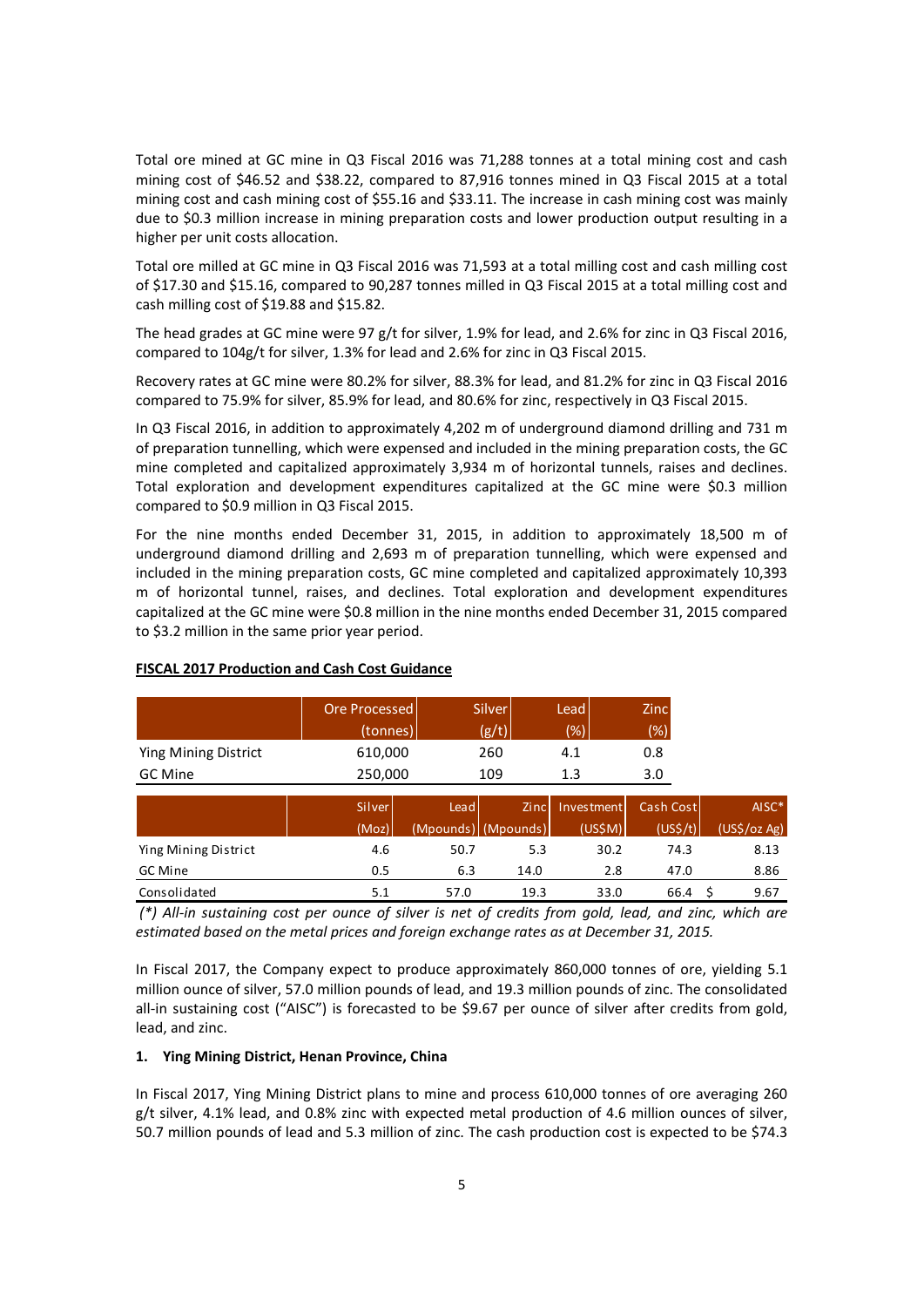per tonne of ore. All-in sustaining cash cost per ounce of silver is estimated to be \$8.13 per ounce of silver, which includes \$17.4 million attributed to sustaining capital expenditures, or \$3.76 per ounce of silver.

Capital expenditures in Fiscal 2017 at the Ying Mining District are budgeted at \$30.2 million, which includes sustaining capital expenditures of \$17.4 million and other capital expenditures of \$12.8 million. Sustaining capital expenditures include \$2.1 million for tunnel development, \$0.7 million of equipment replacement and additions, and \$14.6 million in exploration expenditures. Other expected capital expenditures include transportation tunnel and haul road construction of \$7.2 million and mining right fees of \$5.0 million.

## **2. GC Mine, Guangdong Province, China**

In Fiscal 2017, GC Mine plans to mine and process 250,000 tonnes of ore averaging 109 g/t silver, 1.3% lead and 3.0% zinc with expected metal production of 0.5 million ounces of silver, 6.3 million pounds of lead and 14.0 million pounds of zinc. The cash production cost is expected to be \$47.0 per tonne of ore. All in sustaining cash cost at GC Mine is expected to be \$8.86 per ounce of silver, which includes \$0.5 million in sustaining capital expenditures, or \$1.04 per ounce of silver.

Capital expenditures at GC Mine are budgeted at \$1.0 million, which includes sustaining capital expenditures of \$0.5 million for tunnel development and other capital expenditures of \$0.5 million to complete the shaft development.

## **3. Consolidated AISC**

Consolidated all‐in sustaining cost is estimated to be \$9.67 per ounce of silver and the detailed breakdown is as follows:

| <b>Fiscal 2017 AISC Guidance</b>            | <b>Ying Mining</b> |    |                   |      | <b>Corporate</b>  |   |                          |   |              |
|---------------------------------------------|--------------------|----|-------------------|------|-------------------|---|--------------------------|---|--------------|
|                                             |                    |    | <b>District</b>   |      | <b>GC</b>         |   | and other                |   | <b>Total</b> |
| Total cash cost, net of by-product credits* |                    | \$ | 9,238             | - \$ | $1,787$ \$        |   | $\overline{\phantom{a}}$ |   | \$11,025     |
| Government fees and other taxes*            |                    |    | 5,569             |      | 549               |   | 44                       |   | 6,162        |
| Reclamation accretion*                      |                    |    | 415               |      | 32                |   | 42                       |   | 489          |
| General and administration*                 |                    |    | 4,960             |      | 1,651             |   | 7,456                    |   | 14,067       |
| Sustaining capital*                         |                    |    | 17,380            |      | 536               |   | 5                        |   | 17,921       |
| All-in sustaining costs, net of by-product  |                    |    |                   |      |                   |   |                          |   |              |
| credits*                                    | A                  | \$ | 37,562            | \$.  | 4,555             | S | 7,547                    |   | \$49,664     |
| Other investment capital*                   |                    |    | 12,810            |      | 439               |   |                          |   | 13,249       |
| All-in costs, net of by-product credits*    | B                  | Ś  | 50,372            | -\$  | 4,994             | S | 7,547                    |   | \$62,913     |
| Silver sold (in thousands of ounces)        | C                  |    | 4,622             |      | 514               |   |                          |   | 5,136        |
| All-in sustaining cost per ounce of silver, |                    |    |                   |      |                   |   |                          |   |              |
| net of by-product credits                   | A/C                | \$ | 8.13 <sub>5</sub> |      | 8.86 <sub>5</sub> |   |                          | Ś | 9.67         |
| All-in cost per ounce of silver, net of by- |                    |    |                   |      |                   |   |                          |   |              |
| product credits                             | B/C                | S  | 10.90             | Ś    | 9.72              |   |                          |   | 12.25        |

(\*) Expressed in thousands of US dollars and estimated based on the metal prices and foreign exchange rates as at *December 31, 2015.*

Alex Zhang, P.Geo., Vice President, Exploration, is the Qualified Person for Silvercorp under NI 43‐101 and has reviewed and given consent to the technical information contained in this news release.

*This earnings release should be read in conjunction with the Company's Management Discussion & Analysis, Financial Statements and Notes to Financial Statements for the corresponding period, which have been posted on SEDAR at www.sedar.com and are also available on the Company's website at www.silvercorp.ca. All figures are in United States dollars unless otherwise stated.*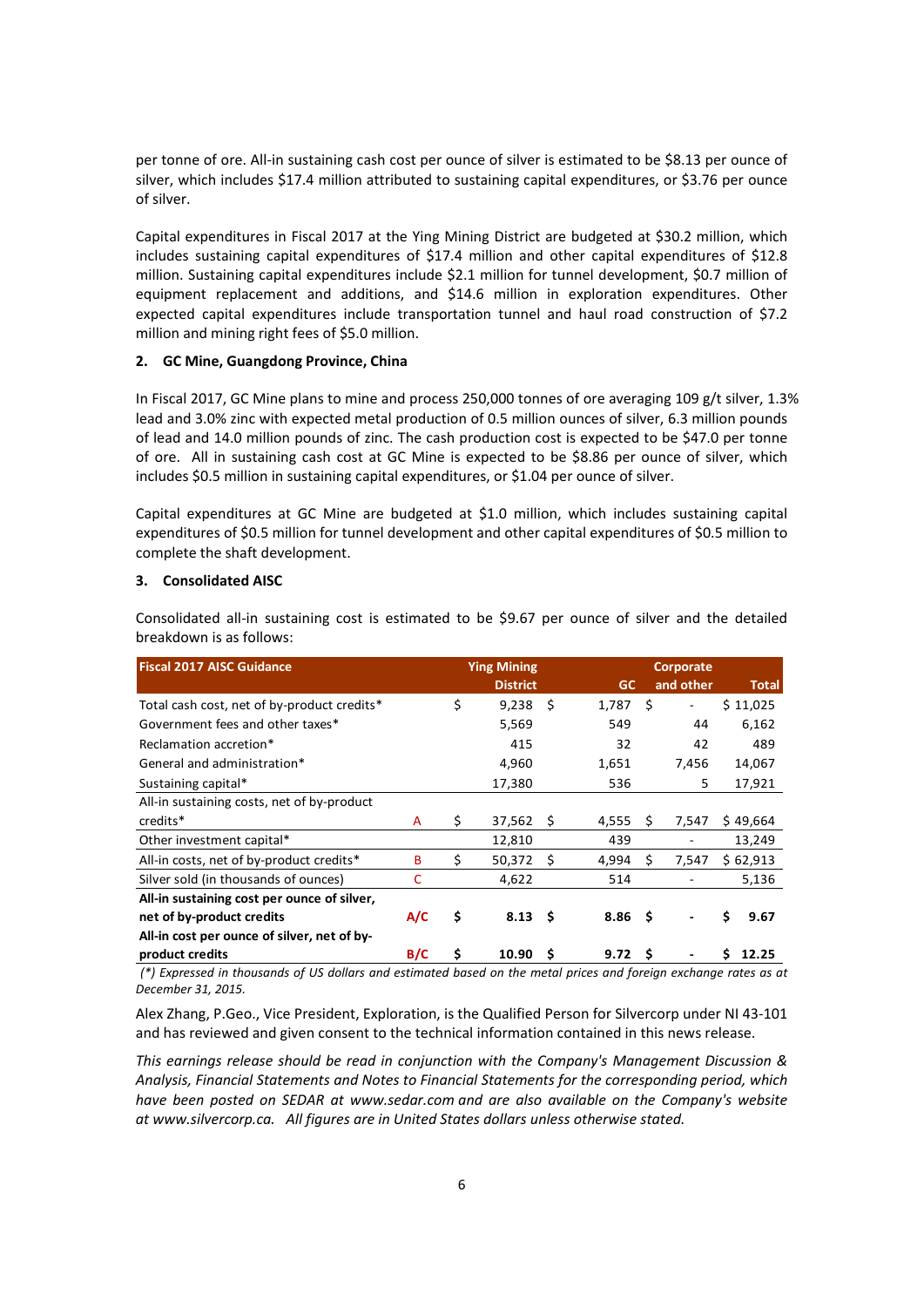### **About Silvercorp**

Silvercorp is a low‐cost silver‐producing Canadian mining company with multiple mines in China. The Company's vision is to deliver shareholder value by focusing on the acquisition of under developed projects with resource potential and the ability to grow organically. For more information, please visit our website at www.silvercorp.ca.

#### **For further information**

Silvercorp Metals Inc. Lorne Waldman Senior Vice President Phone: (604) 669‐9397 Toll Free 1(888) 224‐1881 Email: investor@silvercorp.ca Website: www.silvercorp.ca

### **CAUTIONARY DISCLAIMER ‐ FORWARD LOOKING STATEMENTS**

Certain of the statements and information in this press release constitute "forward‐looking statements" within the meaning of the United States Private Securities Litigation Reform Act of 1995 and "forward-looking information" within the meaning of applicable Canadian provincial securities laws. Any statements or information that express or involve discussions with respect to predictions, expectations, beliefs, plans, projections, objectives, assumptions or future events or performance (often, but not always, using words or phrases such as "expects", "is expected", "anticipates", "believes", "plans", "projects", "estimates", "assumes", "intends", "strategies", "targets", "goals", "forecasts", "objectives", "budgets", "schedules", "potential" or variations thereof or stating that certain actions, events or results "may", "could", "would", "might" or "will" be taken, occur or be achieved, or the negative of any of these terms and similar expressions) are not statements of historical fact and may be forward‐looking statements or information. Forward‐looking statements or information relate to, among other things: the price of silver and other metals; the accuracy of mineral resource and mineral reserve estimates at the Company's material properties; the sufficiency of the Company's capital to finance the Company's operations; estimates of the Company's revenues and capital expenditures; estimated production from the Company's mines in the Ying Mining District; timing of receipt of permits and regulatory approvals; availability of funds from production to finance the Company's operations; and access to and availability of funding for future construction, use of proceeds from any financing and development of the Company's properties.

Forward‐looking statements or information are subject to a variety of known and unknown risks, uncertainties and other factors that could cause actual events or results to differ from those reflected in the forward‐looking statements or information, including, without limitation, risks relating to: fluctuating commodity prices; calculation of resources, reserves and mineralization and precious and base metal recovery; interpretations and assumptions of mineral resource and mineral reserve estimates; exploration and development programs; feasibility and engineering reports; permits and licences; title to properties; property interests; joint venture partners; acquisition of commercially mineable mineral rights; financing; recent market events and conditions; economic factors affecting the Company; timing, estimated amount, capital and operating expenditures and economic returns of future production; integration of future acquisitions into the Company's existing operations; competition; operations and political conditions; regulatory environment in China and Canada; environmental risks; foreign exchange rate fluctuations; insurance; risks and hazards of mining operations; key personnel; conflicts of interest; dependence on management; internal control over financial reporting as per the requirements of the Sarbanes‐Oxley Act; and bringing actions and enforcing judgments under U.S. securities laws.

This list is not exhaustive of the factors that may affect any of the Company's forward-looking statements or information. Forward-looking statements or information are statements about the future and are inherently uncertain, and actual achievements of the Company or other future events or conditions may differ materially from those reflected in the forward‐looking statements or information due to a variety of risks, uncertainties and other factors, including, without limitation, those referred to in the Company's Annual Information Form for the year ended March 31, 2015 under the heading "Risk Factors". Although the Company has attempted to identify important factors that could cause actual results to differ materially, there may be other factors that cause results not to be as anticipated, estimated, described or intended. Accordingly, readers should not place undue reliance on forwardlooking statements or information.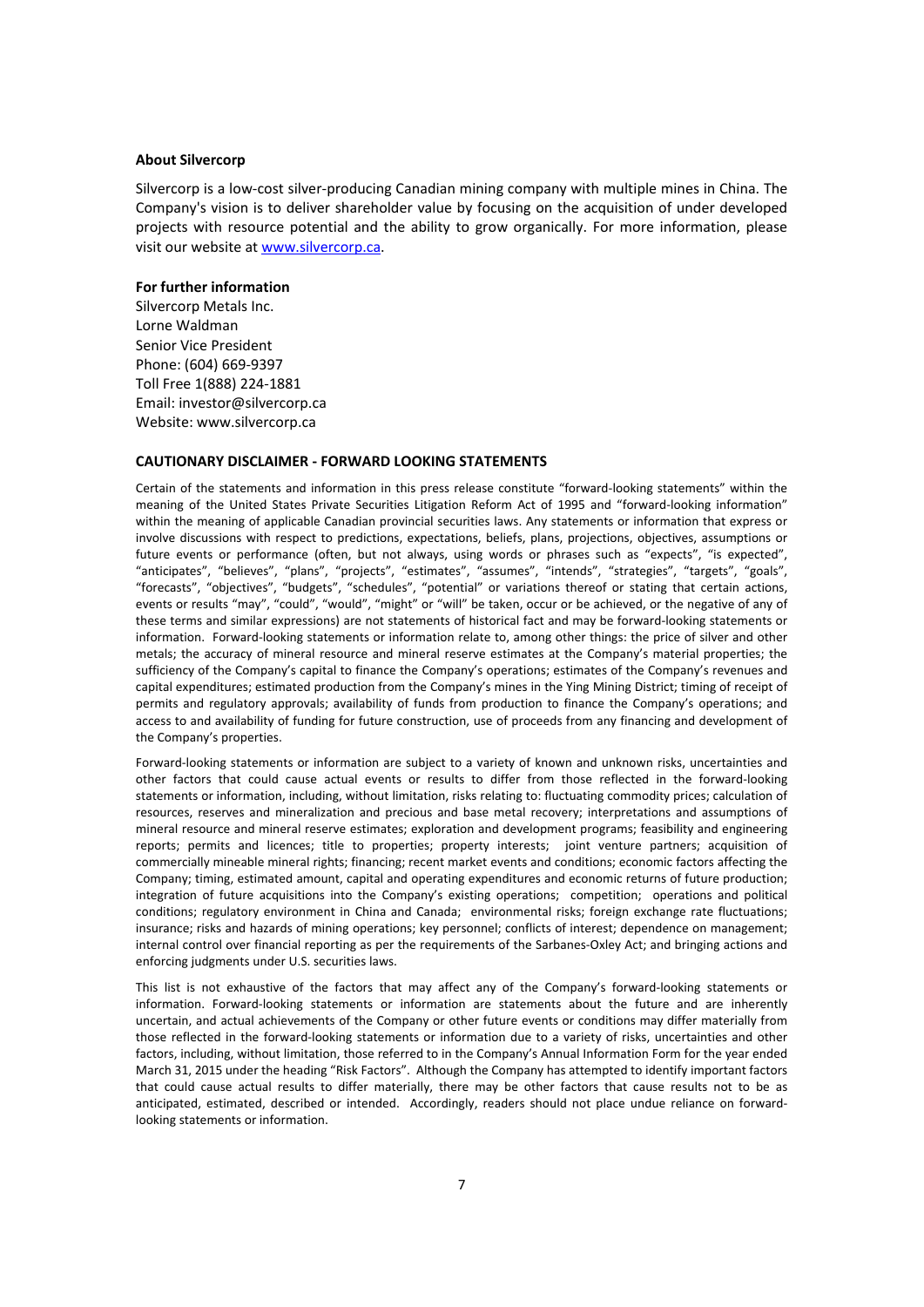The Company's forward‐looking statements and information are based on the assumptions, beliefs, expectations and opinions of management as of the date of this press release, and other than as required by applicable securities laws, the Company does not assume any obligation to update forward‐looking statements and information if circumstances or management's assumptions, beliefs, expectations or opinions should change, or changes in any other events affecting such statements or information. For the reasons set forth above, investors should not place undue reliance on forward‐looking statements and information.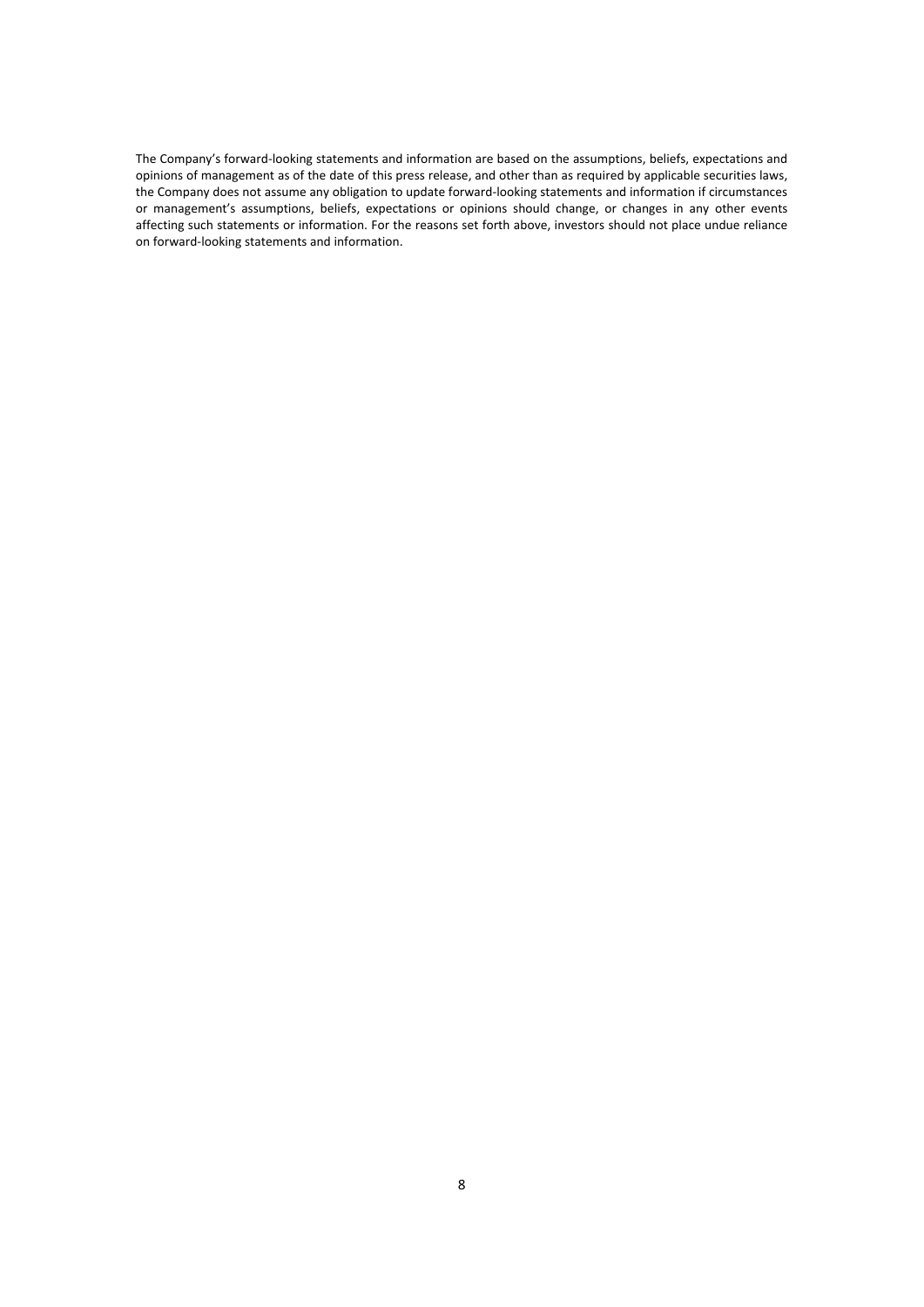## **Condensed Consolidated Interim Balance Sheets**

*(Unaudited ‐ Expressed in thousands of U.S. dollars)*

|                                                                | As at December 31, |           |    | As at March 31, |
|----------------------------------------------------------------|--------------------|-----------|----|-----------------|
|                                                                |                    | 2015      |    | 2015            |
| <b>ASSETS</b>                                                  |                    |           |    |                 |
| <b>Current Assets</b>                                          |                    |           |    |                 |
| Cash and cash equivalents                                      | \$                 | 63,376    | \$ | 60,179          |
| Short-term investments                                         |                    | 3,452     |    | 9,343           |
| Trade and other receivables                                    |                    | 1,768     |    | 1,278           |
| Inventories                                                    |                    | 9,139     |    | 6,899           |
| Due from related parties                                       |                    | 1,845     |    | 33              |
| Prepaids and deposits                                          |                    | 3,925     |    | 5,745           |
|                                                                |                    | 83,505    |    | 83,477          |
| <b>Non-current Assets</b>                                      |                    |           |    |                 |
| Long-term prepaids and deposits                                |                    | 3,045     |    | 2,945           |
| <b>Reclamation deposits</b>                                    |                    | 2,025     |    | 2,112           |
| Investment in an associate                                     |                    | 3,316     |    | 3,449           |
| Other investments                                              |                    | 208       |    | 892             |
| Plant and equipment                                            |                    | 65,113    |    | 64,779          |
| Mineral rights and properties                                  |                    | 211,138   |    | 214,792         |
| <b>TOTAL ASSETS</b>                                            | \$                 | 368,350   | \$ | 372,446         |
| <b>LIABILITIES AND EQUITY</b>                                  |                    |           |    |                 |
| <b>Current Liabilities</b>                                     |                    |           |    |                 |
| Accounts payable and accrued liabilities                       | \$                 | 33,723    | \$ | 21,768          |
| Mine right fee payable                                         |                    | 3,898     |    | 4,292           |
| Deposits received                                              |                    | 5,444     |    | 8,303           |
| Dividends payable                                              |                    |           |    | 674             |
| Income tax payable                                             |                    | 355       |    | 662             |
|                                                                |                    | 43,420    |    | 35,699          |
| <b>Non-current Liabilities</b>                                 |                    |           |    |                 |
| Mine right fee payable                                         |                    | 5,690     |    | 9,746           |
| Deferred income tax liabilities                                |                    | 23,367    |    | 21,592          |
| Environmental rehabilitation                                   |                    | 12,671    |    | 12,898          |
| <b>Total Liabilities</b>                                       |                    | 85,148    |    | 79,935          |
| <b>Equity</b>                                                  |                    |           |    |                 |
| Share capital                                                  |                    | 231,827   |    | 233,513         |
| Share option reserve                                           |                    | 12,483    |    | 11,741          |
| Reserves                                                       |                    | 25,409    |    | 25,409          |
| Accumulated other comprehensive loss                           |                    | (40, 385) |    | (26, 697)       |
| Retained earnings (deficit)                                    |                    | 2,082     |    | (5,089)         |
| Total equity attributable to the equity holders of the Company |                    | 231,416   |    | 238,877         |
| <b>Non-controlling interests</b>                               |                    | 51,786    |    | 53,634          |
| <b>Total Equity</b>                                            |                    | 283,202   |    | 292,511         |
|                                                                |                    |           |    |                 |
| TOTAL LIABILITIES AND EQUITY                                   | \$                 | 368,350   | \$ | 372,446         |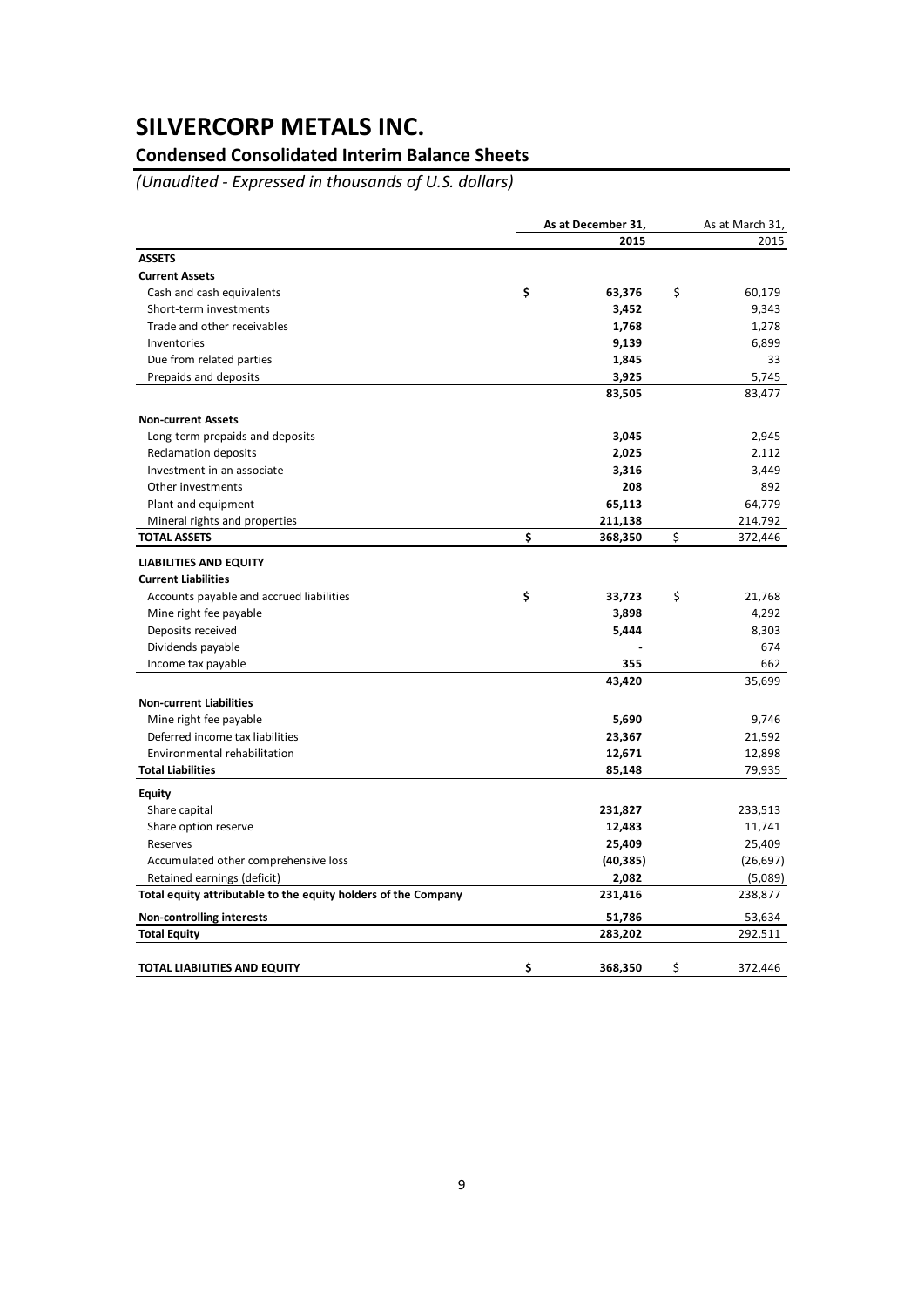## **Condensed Consolidated Interim Statements of Income**

*(Unaudited ‐ Expressed in thousands of U.S. dollars, except for per share figures)*

|                                                                      | Three Months Ended December 31, |    |             | Nine Months Ended December 31, |             |  |             |
|----------------------------------------------------------------------|---------------------------------|----|-------------|--------------------------------|-------------|--|-------------|
|                                                                      | 2015                            |    | 2014        |                                | 2015        |  | 2014        |
|                                                                      |                                 |    |             |                                |             |  |             |
| <b>Sales</b>                                                         | \$<br>29,081 \$                 |    | 40,247      | \$                             | 88,514 \$   |  | 108,196     |
| Cost of sales                                                        | 19,543                          |    | 24,844      |                                | 58,692      |  | 58,701      |
| Gross profit                                                         | 9,538                           |    | 15,403      |                                | 29,822      |  | 49,495      |
| General and administrative                                           | 3,140                           |    | 5,366       |                                | 13,391      |  | 16,233      |
| Government fees and other taxes                                      | 1,557                           |    | 1,821       |                                | 4,753       |  | 4,798       |
| Foreign exchange gain                                                | (716)                           |    | (958)       |                                | (2, 113)    |  | (1, 427)    |
| Loss (gain) on disposal of plant and equipment                       | 95                              |    | (132)       |                                | 80          |  | (118)       |
| Loss on disposal of a subsidiary                                     | 460                             |    |             |                                | 460         |  |             |
| Share of gain in associate                                           | (65)                            |    | (52)        |                                | (166)       |  | (10)        |
| Loss on investments                                                  |                                 |    |             |                                |             |  | 15          |
| Other (income) expenses                                              | (65)                            |    | 67          |                                | (179)       |  | (980)       |
| Income from operations                                               | 5,132                           |    | 9,291       |                                | 13,596      |  | 30,984      |
| Finance income                                                       | 517                             |    | 292         |                                | 1,058       |  | 724         |
| Finance costs                                                        | (280)                           |    | (153)       |                                | (751)       |  | (224)       |
| Income before income taxes                                           | 5,369                           |    | 9,430       |                                | 13,903      |  | 31,484      |
| Income tax expense                                                   | 1,453                           |    | 2,350       |                                | 3,237       |  | 10,155      |
| Net income                                                           | \$<br>3,916                     | \$ | 7,080       | \$                             | $10,666$ \$ |  | 21,329      |
| Attributable to:                                                     |                                 |    |             |                                |             |  |             |
| Equity holders of the Company                                        | \$<br>$3,326$ \$                |    | 5,468       | \$                             | $7,856$ \$  |  | 15,440      |
| Non-controlling interests                                            | 590                             |    | 1,612       |                                | 2,810       |  | 5,889       |
|                                                                      | \$<br>$3,916$ \$                |    | 7,080       | \$                             | $10,666$ \$ |  | 21,329      |
|                                                                      |                                 |    |             |                                |             |  |             |
| Earnings per share attributable to the equity holders of the Company |                                 |    |             |                                |             |  |             |
| Basic and diluted earnings per share                                 | \$<br>$0.02 \quad$              |    | 0.03        | \$                             | $0.05$ \$   |  | 0.09        |
| Weighted Average Number of Shares Outstanding - Basic and Diluted    | 168,975,392                     |    | 170,883,808 |                                | 170,052,392 |  | 170,883,808 |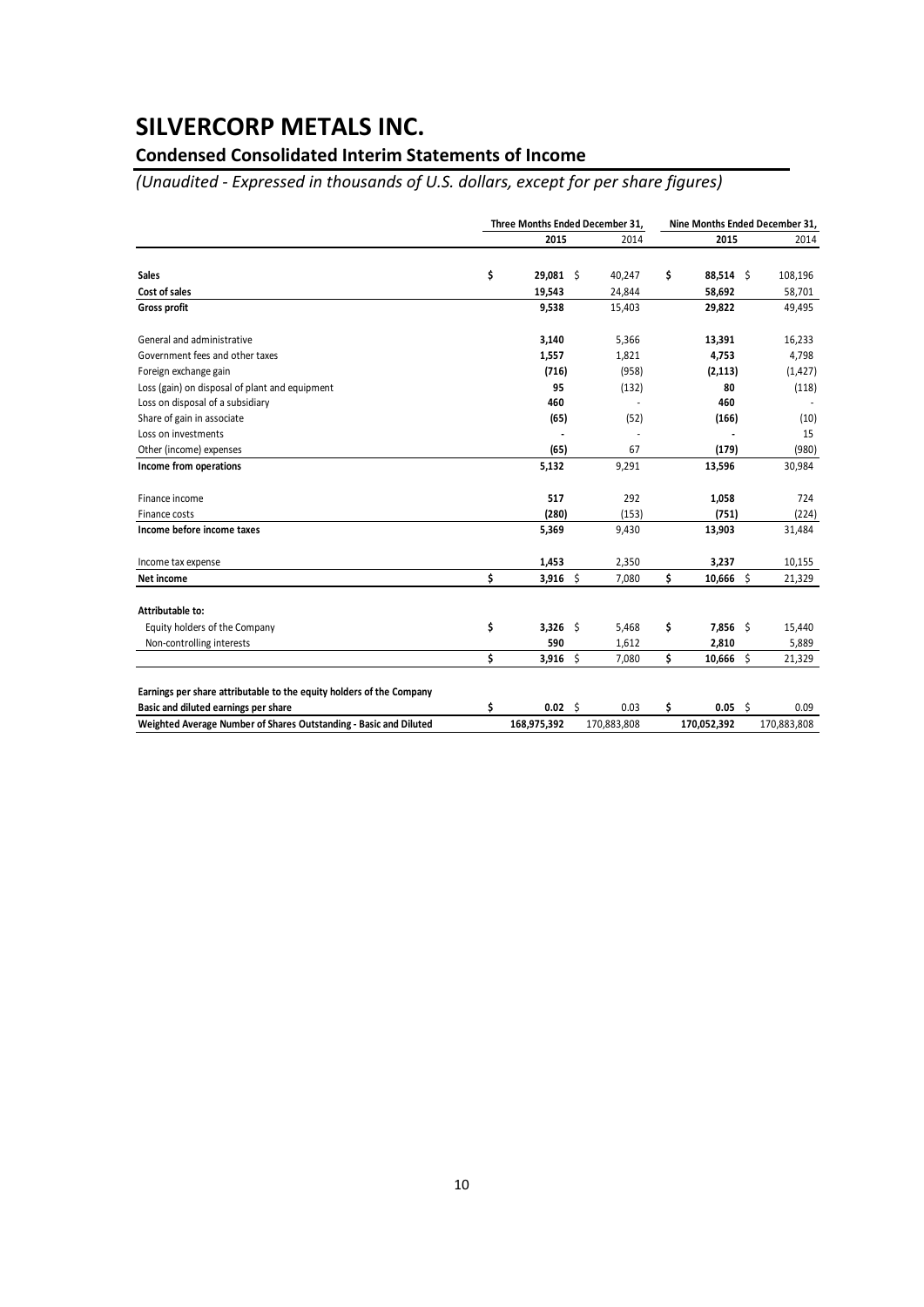# **Condensed Consolidated Interim Statements of Cash Flow**

*(Unaudited ‐ Expressed in thousands of U.S. dollars)*

|                                                               | Three Months Ended December 31, |            |  | Nine Months Ended December 31, |    |             |           |
|---------------------------------------------------------------|---------------------------------|------------|--|--------------------------------|----|-------------|-----------|
|                                                               |                                 | 2015       |  | 2014                           |    | 2015        | 2014      |
| Cash provided by                                              |                                 |            |  |                                |    |             |           |
| <b>Operating activities</b>                                   |                                 |            |  |                                |    |             |           |
| Net income                                                    | \$                              | $3,916$ \$ |  | 7,080                          | \$ | $10,666$ \$ | 21,329    |
| Add (deduct) items not affecting cash:                        |                                 |            |  |                                |    |             |           |
| Unwinding of discount of environmental rehabilitation         |                                 | 123        |  | 38                             |    | 371         | 109       |
| Depreciation, amortization and depletion                      |                                 | 6,356      |  | 6,775                          |    | 15,733      | 15,467    |
| Share of gain in associate                                    |                                 | (65)       |  | (52)                           |    | (166)       | (10)      |
| Loss on disposal of a subsidiary                              |                                 | 460        |  |                                |    | 460         |           |
| Income tax expense                                            |                                 | 1,453      |  | 2,350                          |    | 3,237       | 10,155    |
| Finance income                                                |                                 | (517)      |  | (292)                          |    | (1,058)     | (724)     |
| Loss on investments                                           |                                 |            |  |                                |    |             | 15        |
| Loss (gain) on disposal of plant and equipment                |                                 | 95         |  | (132)                          |    | 80          | (118)     |
| Share-based compensation                                      |                                 | 234        |  | 340                            |    | 742         | 1,136     |
| Income taxes paid                                             |                                 | (224)      |  | (3,209)                        |    | (527)       | (6,656)   |
| Interest received                                             |                                 | 517        |  | 292                            |    | 1,058       | 724       |
| Changes in non-cash operating working capital                 |                                 | (2,762)    |  | 2,197                          |    | (3,059)     | 7,891     |
| Net cash provided by operating activities                     |                                 | 9,586      |  | 15,387                         |    | 27,537      | 49,318    |
| <b>Investing activities</b>                                   |                                 |            |  |                                |    |             |           |
| Mineral rights and properties                                 |                                 |            |  |                                |    |             |           |
| Capital expenditures                                          |                                 | (5, 427)   |  | (12, 241)                      |    | (14, 157)   | (25, 976) |
| Plant and equipment                                           |                                 |            |  |                                |    |             |           |
| <b>Additions</b>                                              |                                 | (2,604)    |  | (2, 332)                       |    | (5, 594)    | (6, 459)  |
| Proceeds on disposals                                         |                                 | 202        |  | 474                            |    | 232         | 474       |
| Other investments                                             |                                 |            |  |                                |    |             |           |
| Proceeds on disposals                                         |                                 | 422        |  |                                |    | 422         |           |
| Reclamation deposit paid                                      |                                 |            |  |                                |    | (9)         |           |
| Net redemptions of short-term investments                     |                                 | (203)      |  | 7,787                          |    | 5,504       | 7,668     |
| Proceeds for sale of a subsidiary                             |                                 | 11         |  |                                |    | 11          |           |
| Net cash used in investing activities                         |                                 | (7, 599)   |  | (6, 312)                       |    | (13, 591)   | (24, 293) |
| <b>Financing activities</b>                                   |                                 |            |  |                                |    |             |           |
| Related parties                                               |                                 |            |  |                                |    |             |           |
| Payments made                                                 |                                 | (1,587)    |  |                                |    | (1,587)     |           |
| Non-controlling interests                                     |                                 |            |  |                                |    |             |           |
| Distribution                                                  |                                 | (1,661)    |  | (651)                          |    | (1,661)     | (3,214)   |
| Cash dividends distributed                                    |                                 |            |  | (760)                          |    | (1, 323)    | (2, 331)  |
| Common shares repurchased as part of normal course issuer bid |                                 | (419)      |  |                                |    | (1,686)     |           |
| Net cash used in financing activities                         |                                 | (3,667)    |  | (1, 411)                       |    | (6, 257)    | (5, 545)  |
| Effect of exchange rate changes on cash and cash equivalents  |                                 | (2, 160)   |  | (1,586)                        |    | (4, 492)    | (1, 342)  |
| (Decrease) increase in cash and cash equivalents              |                                 | (3,840)    |  | 6,078                          |    | 3,197       | 18,138    |
| Cash and cash equivalents, beginning of the period            |                                 | 67,216     |  | 72,674                         |    | 60,179      | 60,614    |
| Cash and cash equivalents, end of the period                  | \$                              | 63,376 \$  |  | 78,752                         | \$ | 63,376 \$   | 78,752    |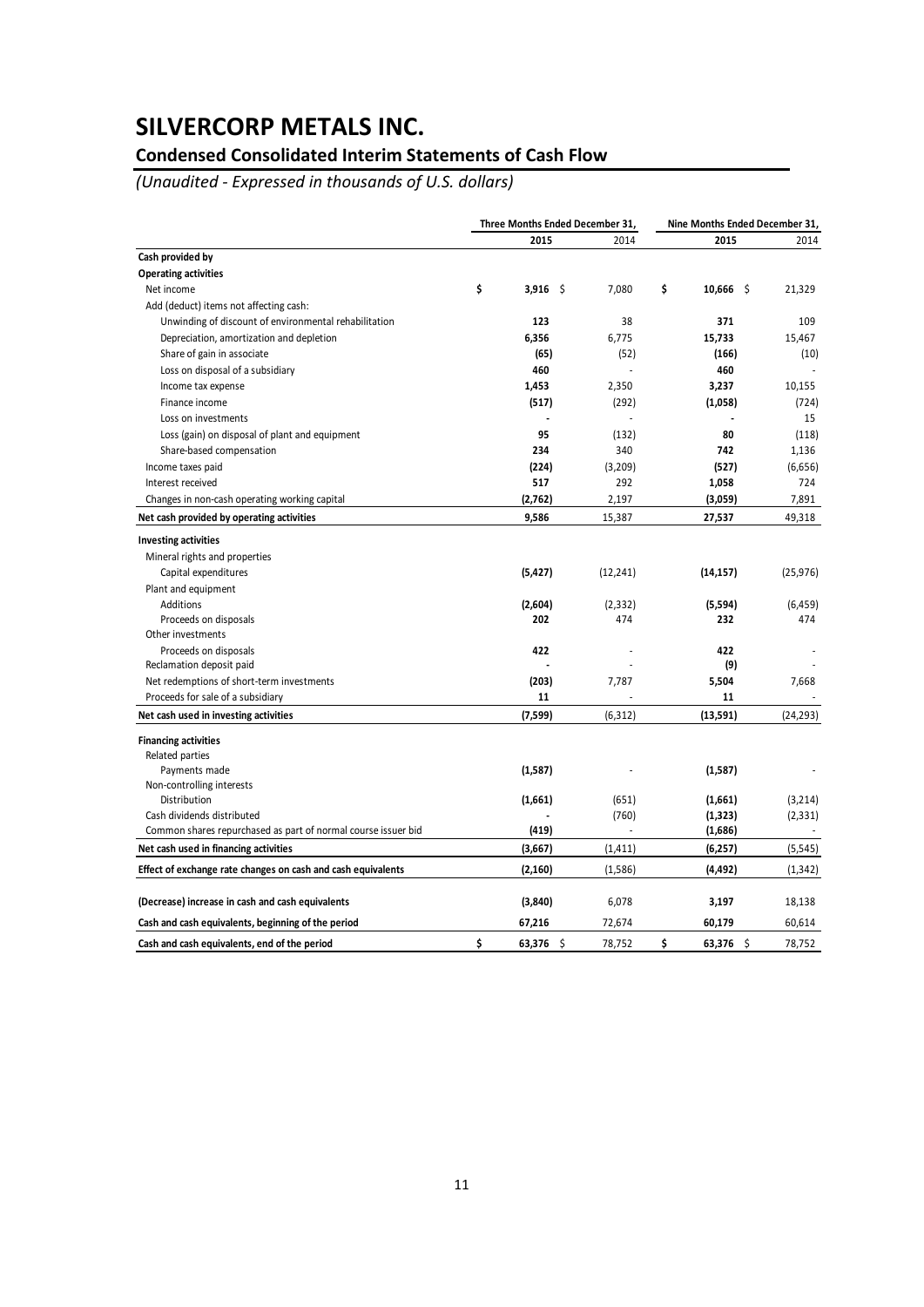## **Mining Data**

# *(Expressed in thousands of U.S. dollars, except for mining data figures)*

|                                                                   | Three months ended December 31, 2015 |                 |              |  |
|-------------------------------------------------------------------|--------------------------------------|-----------------|--------------|--|
|                                                                   | <b>Ying Mining</b>                   |                 |              |  |
|                                                                   | District <sup>1</sup>                | GC <sup>2</sup> | <b>Total</b> |  |
| <b>Production Data</b>                                            |                                      |                 |              |  |
| <b>Mine Data</b>                                                  |                                      |                 |              |  |
| Ore Mined (tonne)                                                 | 152,230                              | 71,288          | 223,518      |  |
| Ore Milled (tonne)                                                | 151,035                              | 71,593          | 222,628      |  |
| + Mining cost per tonne of ore mined (\$)                         | 78.91                                | 46.52           | 68.58        |  |
| Cash mining cost per tonne of ore mined $(\xi)$                   | 55.63                                | 38.22           | 50.08        |  |
| Non cash mining cost per tonne of ore mined $(\xi)$               | 23.28                                | 8.30            | 18.50        |  |
| + Unit shipping costs(\$)                                         | 3.99                                 |                 | 2.72         |  |
|                                                                   |                                      |                 |              |  |
| + Milling cost per tonne of ore milled (\$)                       | 14.15                                | 17.30           | 15.16        |  |
| Cash milling cost per tonne of ore milled (\$)                    | 11.67                                | 15.16           | 12.79        |  |
| Non cash milling cost per tonne of ore milled (\$)                | 2.48                                 | 2.14            | 2.37         |  |
| + Average Production Cost                                         |                                      |                 |              |  |
| <b>Silver</b> (\$ per ounce)                                      | 7.28                                 | 9.32            | 7.91         |  |
| Gold (\$ per ounce)                                               | 453                                  | 747             | 508          |  |
| Lead $(5$ per pound)                                              | 0.38                                 | 0.59            | 0.42         |  |
| <b>Zinc</b> (\$ per pound)                                        | 0.33                                 | 0.44            | 0.31         |  |
|                                                                   |                                      |                 |              |  |
| + Total production cost per ounce of Silver (\$)                  | 4.43                                 | 8.86            | 5.08         |  |
| + Total cash cost per ounce of Silver (\$)                        | 0.25                                 | 4.62            | 0.90         |  |
|                                                                   |                                      |                 |              |  |
| + All-in sustaining cost per ounce of Silver (\$)                 | 6.62                                 | 9.80            | 7.72         |  |
| + All-in cost per ounce of Silver (\$)                            | 8.62                                 | 10.31           | 9.50         |  |
| <b>Recovery Rates</b>                                             |                                      |                 |              |  |
| Silver (%)                                                        | 95.4                                 | 80.2            | 90.5         |  |
| Lead $(%)$                                                        | 96.6                                 | 88.3            | 94.0         |  |
| Zinc $(%)$                                                        | 50.2                                 | 81.2            | 60.2         |  |
| <b>Head Grades</b>                                                |                                      |                 |              |  |
| Silver (gram/tonne)                                               | 287                                  | 97              | 226          |  |
| Lead $(%)$                                                        | 4.1                                  | 1.9             | 3.4          |  |
| Zinc $(%)$                                                        | 0.8                                  | 2.6             | 1.3          |  |
| Concentrate in stock                                              |                                      |                 |              |  |
| Lead concentrate (tonne)                                          | 2,931                                | 194             | 3,125        |  |
| Zinc concentate (tonne)                                           | 240                                  | 174             | 414          |  |
|                                                                   |                                      |                 |              |  |
| Sales Data<br><b>Metal Sales</b>                                  |                                      |                 |              |  |
| Silver (in thousands of ounces)                                   | 1,216                                | 210             | 1,426        |  |
| Gold (in thousands of ounces)                                     | 0.5                                  |                 | 0.5          |  |
| Lead (in thousands of pounds)                                     | 12,107                               | 3,021           | 15,128       |  |
| Zinc (in thousands of pounds)                                     | 1,168                                | 3,525           | 4,693        |  |
| Other (in thousands of pound)                                     |                                      | 12,373          | 12,373       |  |
| <b>Metal Sales</b>                                                |                                      |                 |              |  |
| Silver (in thousands of $$$ )                                     | 14,770                               | 2,014           | 16,784       |  |
| Gold (in thousands of $\zeta$ )                                   | 379                                  | 20              | 399          |  |
| <b>Lead</b> (in thousands of $\zeta$ )                            | 7,738                                | 1,818           | 9,556        |  |
| <b>Zinc</b> (in thousands of $\zeta$ )                            | 572                                  | 1,602           | 2,174        |  |
| Other (in thousands of $\zeta$ )                                  |                                      | 168             | 168          |  |
|                                                                   | 23,459                               | 5,622           | 29,081       |  |
| Average Selling Price, Net of Value Added Tax and Smelter Charges |                                      |                 |              |  |
| Silver (\$ per ounce)                                             | 12.14                                | 9.58            | 11.76        |  |
| Gold (\$ per ounce)                                               | 756                                  | 768             | 756          |  |
| Lead $(5$ per pound)<br>Zinc (\$ per pound)                       | 0.64<br>0.49                         | 0.60<br>0.45    | 0.63<br>0.46 |  |
|                                                                   |                                      |                 |              |  |

 $1$  Ying Mining District includes mines: SGX, TLP, HPG,LM, BCG and HZG.

2 GC Silver recovery rate consists of 63.4% from lead concentrates and 16.8% from zinc concentrates.

<sup>2</sup> GC Silver sold in zinc concentrates is subjected to higher smelter and refining charges which lower the net silver selling price.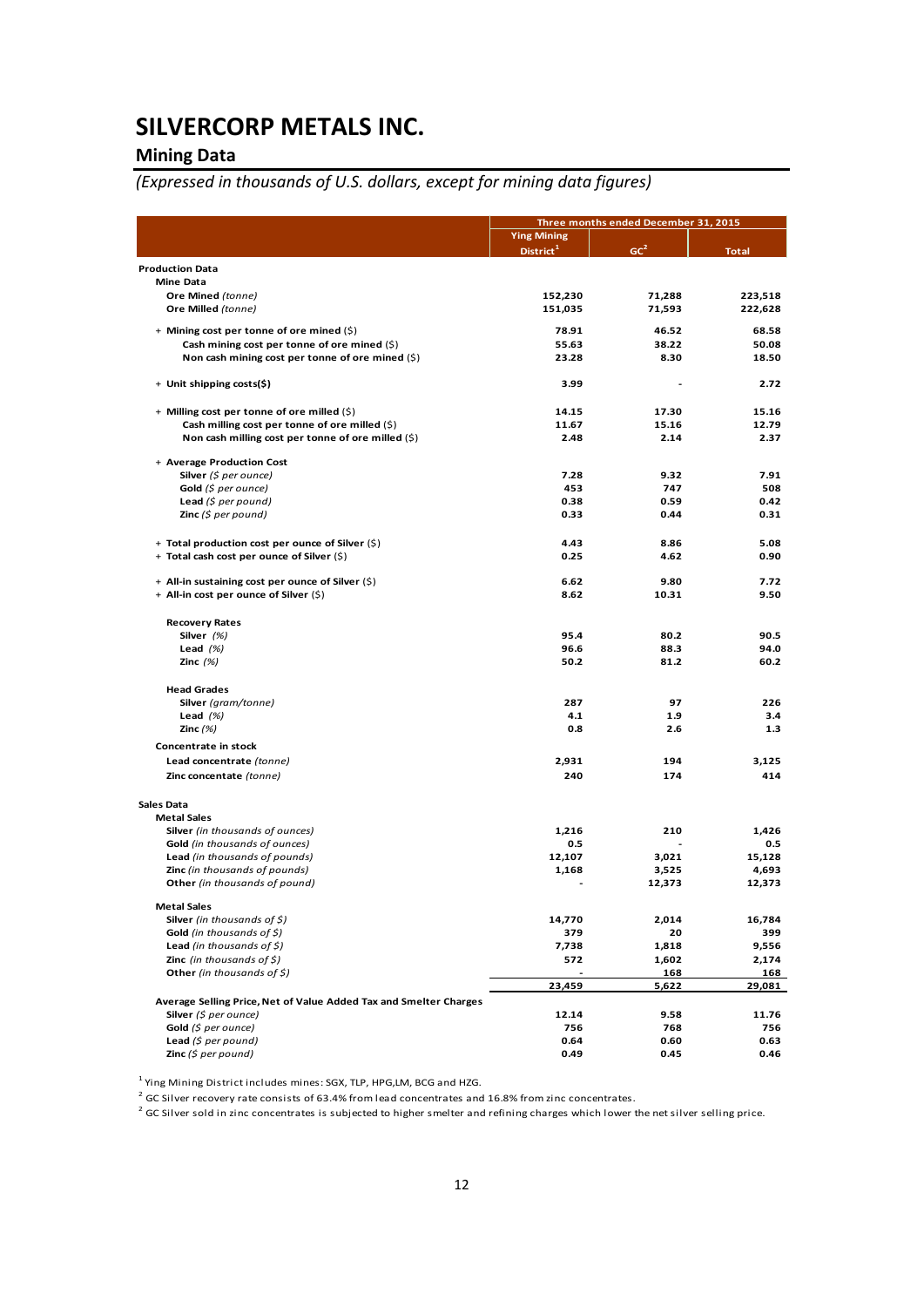## **Mining Data**

# *(Expressed in thousands of U.S. dollars, except for mining data figures)*

|                                                                   | Three months ended December 31, 2014 |        |              |  |
|-------------------------------------------------------------------|--------------------------------------|--------|--------------|--|
|                                                                   | <b>Ying Mining</b>                   |        |              |  |
|                                                                   | District <sup>1</sup>                | GC     | <b>Total</b> |  |
|                                                                   |                                      |        |              |  |
| <b>Production Data</b>                                            |                                      |        |              |  |
| <b>Mine Data</b>                                                  |                                      |        |              |  |
| Ore Mined (tonne)                                                 | 175,782                              | 87,916 | 263,698      |  |
| Ore Milled (tonne)                                                | 187,154                              | 90,287 | 277,441      |  |
| + Mining cost per tonne of ore mined (\$)                         | 73.28                                | 55.16  | 67.25        |  |
| Cash mining cost per tonne of ore mined $(5)$                     | 57.79                                | 33.11  | 49.57        |  |
| Non cash mining cost per tonne of ore mined $(\xi)$               | 15.49                                | 22.05  | 17.68        |  |
|                                                                   |                                      |        |              |  |
| + Unit shipping costs(\$)                                         | 5.41                                 |        | 3.60         |  |
| + Milling cost per tonne of ore milled (\$)                       | 15.77                                | 19.88  | 17.11        |  |
| Cash milling cost per tonne of ore milled $(\xi)$                 | 13.63                                | 15.82  | 14.35        |  |
| Non cash milling cost per tonne of ore milled (\$)                | 2.14                                 | 4.06   | 2.76         |  |
|                                                                   |                                      |        |              |  |
| + Average Production Cost<br>Silver (\$ per ounce)                | 7.63                                 | 10.03  | 8.28         |  |
| Gold $(\xi$ per ounce)                                            | 433                                  | 750    | 504          |  |
| Lead $(\xi$ per pound)                                            | 0.40                                 | 0.66   | 0.44         |  |
| <b>Zinc</b> (\$ per pound)                                        | 0.39                                 | 0.65   | 0.44         |  |
|                                                                   |                                      |        |              |  |
| + Total production cost per ounce of Silver (\$)                  | 3.48                                 | 8.26   | 4.20         |  |
| + Total cash cost per ounce of Silver (\$)                        | 0.83                                 | (1.18) | 0.53         |  |
| + All-in sustaining cost per ounce of Silver $(\xi)^2$            |                                      |        |              |  |
| + All-in cost per ounce of Silver $(\xi)^2$                       | 8.91                                 | (4.22) | 10.91        |  |
|                                                                   | 10.32                                | 6.64   | 11.90        |  |
| <b>Recovery Rates</b>                                             |                                      |        |              |  |
| Silver $(%)$ <sup>3</sup>                                         | 94.7                                 | 75.9   | 88.6         |  |
| Lead $(%)$                                                        | 95.9                                 | 85.9   | 92.7         |  |
| Zinc $(%)$                                                        | 66.8                                 | 80.6   | 71.3         |  |
| <b>Head Grades</b>                                                |                                      |        |              |  |
| Silver (gram/tonne)                                               | 253                                  | 104    | 205          |  |
| Lead $(%)$                                                        | 3.6                                  | 1.3    | 2.9          |  |
| Zinc $(%)$                                                        | 1.0                                  | 2.6    | 1.5          |  |
| Concentrate in stock                                              |                                      |        |              |  |
| Lead concentrate (tonne)                                          | 300                                  | 311    | 611          |  |
| Zinc concentate (tonne)                                           | 150                                  | 123    | 273          |  |
|                                                                   |                                      |        |              |  |
| Sales Data<br><b>Metal Sales</b>                                  |                                      |        |              |  |
| Silver (in thousands of ounce)                                    | 1,421                                | 251    | 1,672        |  |
| Gold (in thousands of ounce)                                      | 0.9                                  |        | 0.9          |  |
| Lead (in thousands of pound)                                      | 14,168                               | 2,500  | 16,668       |  |
| Zinc (in thousands of pound)                                      | 2,531                                | 4,452  | 6,983        |  |
| Other (in thousands of pound)                                     |                                      | 10,070 | 10,070       |  |
| <b>Metal Sales</b>                                                |                                      |        |              |  |
| <b>Silver</b> (in thousands of $\zeta$ )                          | 19,671                               | 2,754  | 22,425       |  |
| Gold (in thousands of $$)$                                        | 725                                  | 11     | 736          |  |
| Lead (in thousands of $\zeta$ )                                   | 10,217                               | 1,805  | 12,022       |  |
| <b>Zinc</b> (in thousands of $\zeta$ )                            | 1,780                                | 3,146  | 4,926        |  |
| Other (in thousands of $\zeta$ )                                  |                                      | 138    | 138          |  |
|                                                                   | 32,393                               | 7,854  | 40,247       |  |
| Average Selling Price, Net of Value Added Tax and Smelter Charges |                                      |        |              |  |
| Silver (\$ per ounce)                                             | 13.84                                | 10.98  | 13.41        |  |
| Gold $(5$ per ounce)                                              | 786                                  | 821    | 787          |  |
| Lead $(5$ per pound)<br><b>Zinc</b> $(5$ per pound)               | 0.72                                 | 0.72   | 0.72         |  |
|                                                                   | 0.70                                 | 0.71   | 0.71         |  |

<sup>1</sup> Ying Mining District includes mines: SGX, TLP, HPG&LM.

 $2$  BYP gold ounces converted to silver equivalent using a ratio of 50:1.

 $3$  GC silver recovery rate consist of 53.2% from lead concentrate and 22.7% from zinc concentrate.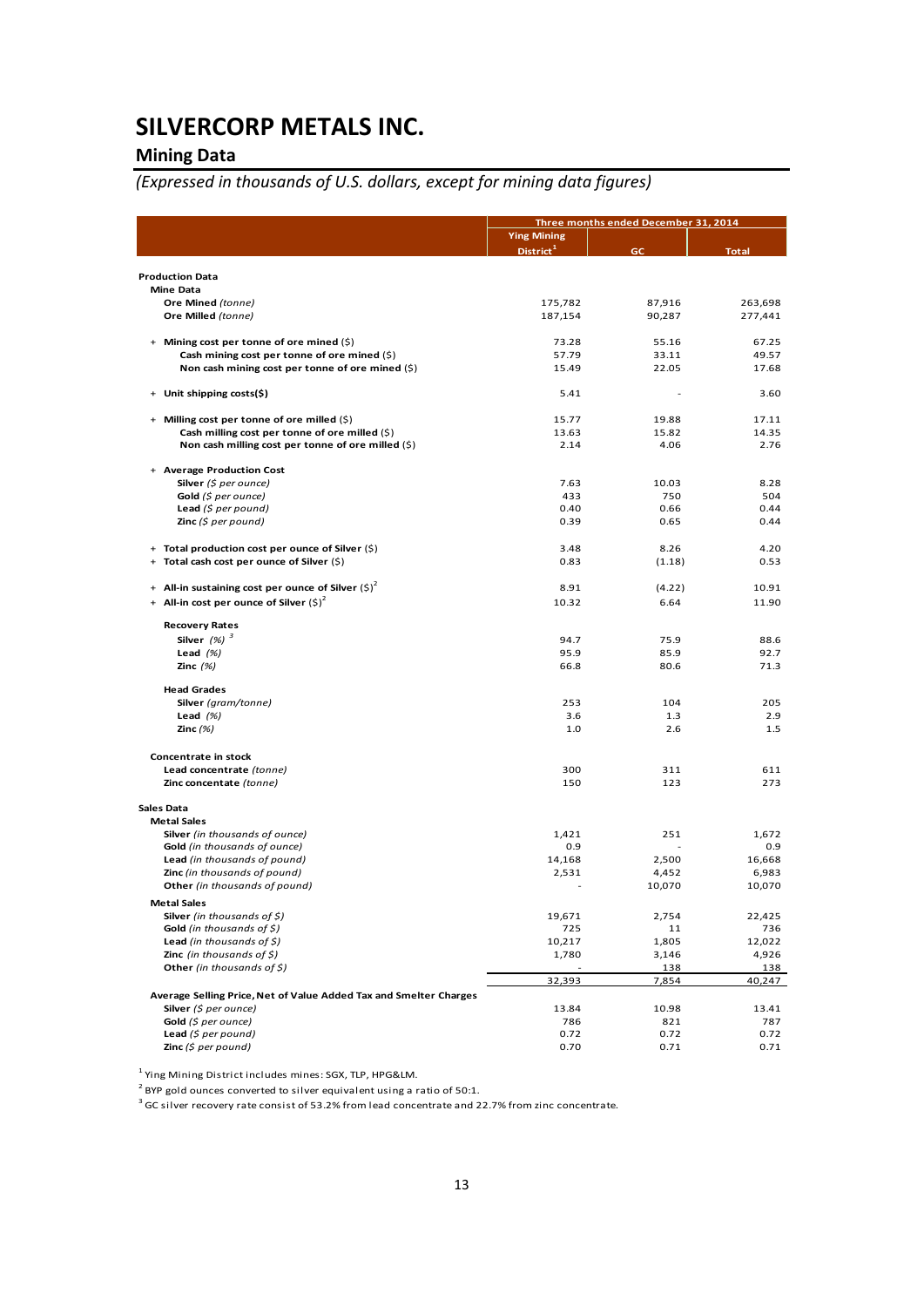## **Mining Data**

# *(Expressed in thousands of U.S. dollars, except for mining data figures)*

|                                                                                                         | Nine months ended December 31, 2015         |                 |                |
|---------------------------------------------------------------------------------------------------------|---------------------------------------------|-----------------|----------------|
|                                                                                                         | <b>Ying Mining</b><br>District <sup>1</sup> | GC <sup>2</sup> | <b>Total</b>   |
| roduction Data                                                                                          |                                             |                 |                |
| <b>Mine Data</b>                                                                                        |                                             |                 |                |
| Ore Mined (tonne)                                                                                       | 490,351                                     | 207,561         | 697,912        |
| Ore Milled (tonne)                                                                                      | 488,248                                     | 206,738         | 694,986        |
| Mining cost per tonne of ore mined $(\xi)$<br>$^{+}$                                                    | 80.15                                       | 49.33           | 70.98          |
| Cash mining cost per tonne of ore mined $(\xi)$                                                         | 58.25                                       | 41.13           | 53.16          |
| Non cash mining cost per tonne of ore mined $(\xi)$                                                     | 21.90                                       | 8.20            | 17.82          |
| Unit shipping costs(\$)<br>$\ddot{}$                                                                    | 4.10                                        |                 | 2.88           |
| Milling cost per tonne of ore milled $(\xi)$<br>$\ddot{}$                                               | 14.40                                       | 17.72           | 15.39          |
| Cash milling cost per tonne of ore milled $(\xi)$                                                       | 12.06                                       | 15.49           | 13.08          |
| Non cash milling cost per tonne of ore milled (\$)                                                      | 2.34                                        | 2.23            | 2.31           |
| <b>Average Production Cost</b><br>$\pm$                                                                 |                                             |                 |                |
| Silver $(5$ per ounce)                                                                                  | 7.63                                        | 8.98            | 8.08           |
| Gold (\$ per ounce)                                                                                     | 487                                         | 717             | 529            |
| <b>Lead</b> (\$ per pound)                                                                              | 0.42                                        | 0.60            | 0.45           |
| <b>Zinc</b> (\$ per pound)                                                                              | 0.36                                        | 0.51            | 0.38           |
| Total production cost per ounce of Silver (\$)<br>$\ddot{}$                                             | 4.50                                        | 7.11            | 4.83           |
| Total cash cost per ounce of Silver $(\xi)$<br>$+$                                                      | 1.03                                        | 2.78            | 1.26           |
| $\ddot{}$                                                                                               |                                             |                 |                |
| All-in sustaining cost per ounce of Silver $(\xi)$<br>All-in cost per ounce of Silver (\$)<br>$\ddot{}$ | 8.52<br>10.08                               | 10.54<br>11.05  | 10.27<br>11.69 |
|                                                                                                         |                                             |                 |                |
| <b>Recovery Rates</b>                                                                                   |                                             |                 |                |
| Silver $(%)$                                                                                            | 95.0                                        | 78.3            | 90.0           |
| Lead $(%)$                                                                                              | 95.4                                        | 88.5            | 93.4           |
| Zinc $(%)$                                                                                              | 53.3                                        | 82.4            | 61.9           |
| <b>Head Grades</b>                                                                                      |                                             |                 |                |
| Silver (gram/tonne)                                                                                     | 260                                         | 97              | 212            |
| Lead $(%)$                                                                                              | 3.8                                         | 1.6             | 3.2            |
| Zinc $(%)$                                                                                              | 0.8                                         | 2.5             | 1.3            |
| Concentrate in stock                                                                                    |                                             |                 |                |
| Lead concentrate (tonne)                                                                                | 2,931                                       | 194             | 3,125          |
| Zinc concentate (tonne)                                                                                 | 240                                         | 174             | 414            |
| ales Data                                                                                               |                                             |                 |                |
| <b>Metal Sales</b>                                                                                      |                                             |                 |                |
| Silver (in thousands of ounces)                                                                         | 3,538                                       | 519             | 4,057          |
| Gold (in thousands of ounces)                                                                           | 2.0                                         | 0.1             | 2.1            |
| Lead (in thousands of pounds)                                                                           | 35,563                                      | 7,072           | 42,635         |
| Zinc (in thousands of pounds)                                                                           | 3,999                                       | 9,726           | 13,725         |
| Other (in thousands of pound)                                                                           |                                             | 38,905          | 38,905         |
| <b>Metal Sales</b>                                                                                      |                                             |                 |                |
| <b>Silver</b> (in thousands of $\sharp$ )                                                               | 44,293                                      | 5,121           | 49,414         |
| Gold (in thousands of $\zeta$ )                                                                         | 1,609                                       | 43              | 1,652          |
| <b>Lead</b> (in thousands of $\zeta$ )                                                                  | 24,429                                      | 4,630           | 29,059         |
| <b>Zinc</b> (in thousands of $\zeta$ )                                                                  | 2,347                                       | 5,498           | 7,845          |
| Other (in thousands of $\zeta$ )                                                                        |                                             | 544             | 544            |
|                                                                                                         | 72,678                                      | 15,836          | 88,514         |
| Average Selling Price, Net of Value Added Tax and Smelter Charges<br>Silver $(5$ per ounce)             | 12.52                                       | 9.87            | 12.18          |
| Gold $(5$ per ounce)                                                                                    | 799                                         | 789             | 798            |
| Lead $(5$ per pound)                                                                                    | 0.69                                        | 0.65            | 0.68           |
| <b>Zinc</b> (\$ per pound)                                                                              | 0.59                                        | 0.57            | 0.57           |

Ying Mining District includes mines: SGX, TLP, HPG,LM, BCG and HZG.

GC Silver recovery rate consists of 57.56% from lead concentrates and 20.72% from zinc concentrates.

GC Silver sold in zinc concentrates is subjected to higher smelter and refining charges which lower the net silver selling price.